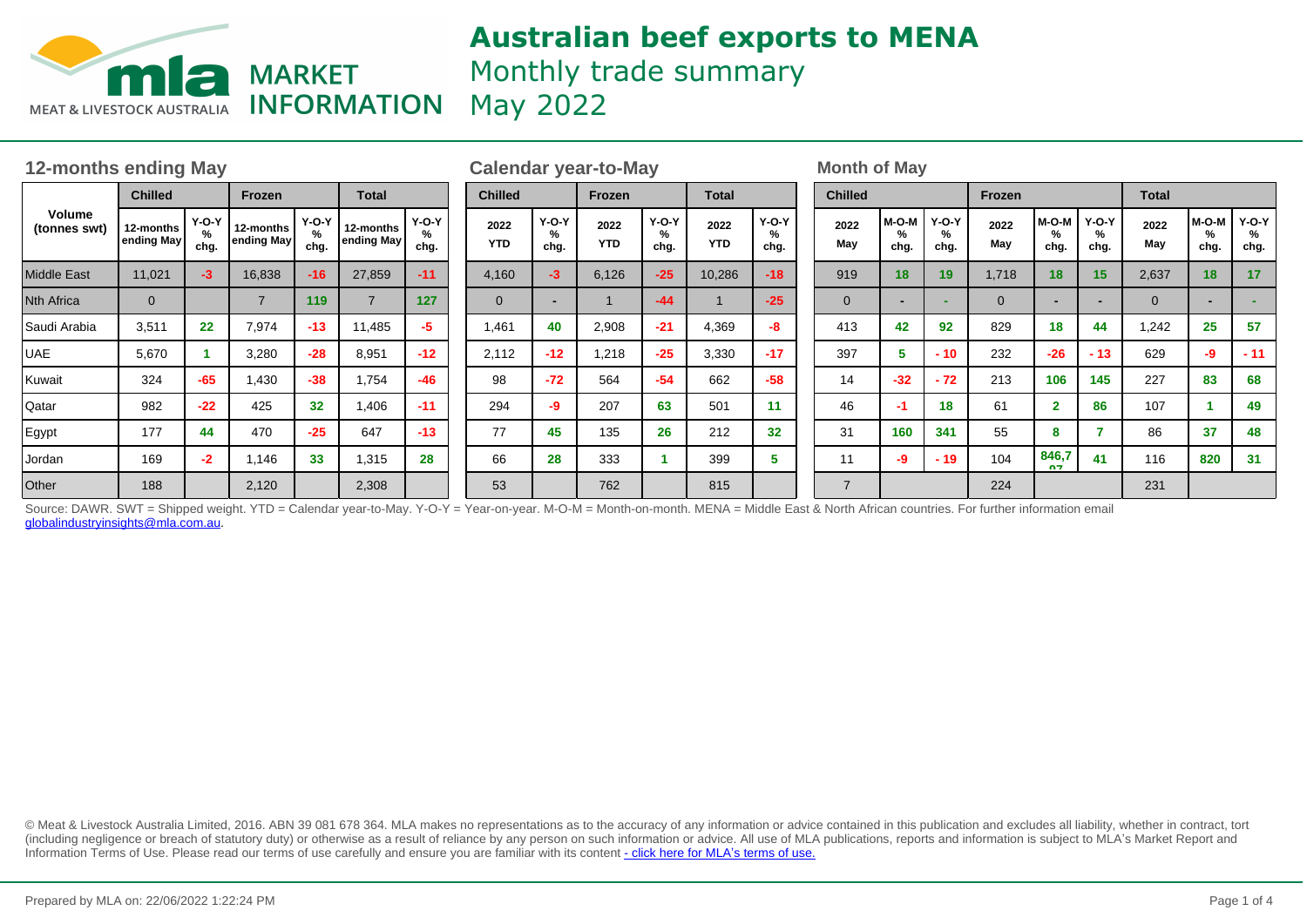

Monthly trade summary

May 2022



**AUD/USD**  $0.8$ **AUD/USD**  $0.7$  $0.6$ May 2019 Oct 2019 May 2020 Oct 2020 May 2021 Oct 2021 **Jul 2019** Jan 2020 **Jul 2020** Jan 2021 **Jul 2021** Jan 2022

Source: DAWR, Prepared by MLA

### **Monthly chilled beef exports to MENA Monthly frozen beef exports to MENA**



Source: DAWR, Prepared by MLA

Source: xe.com, Prepared by MLA



Source: DAWR, Prepared by MLA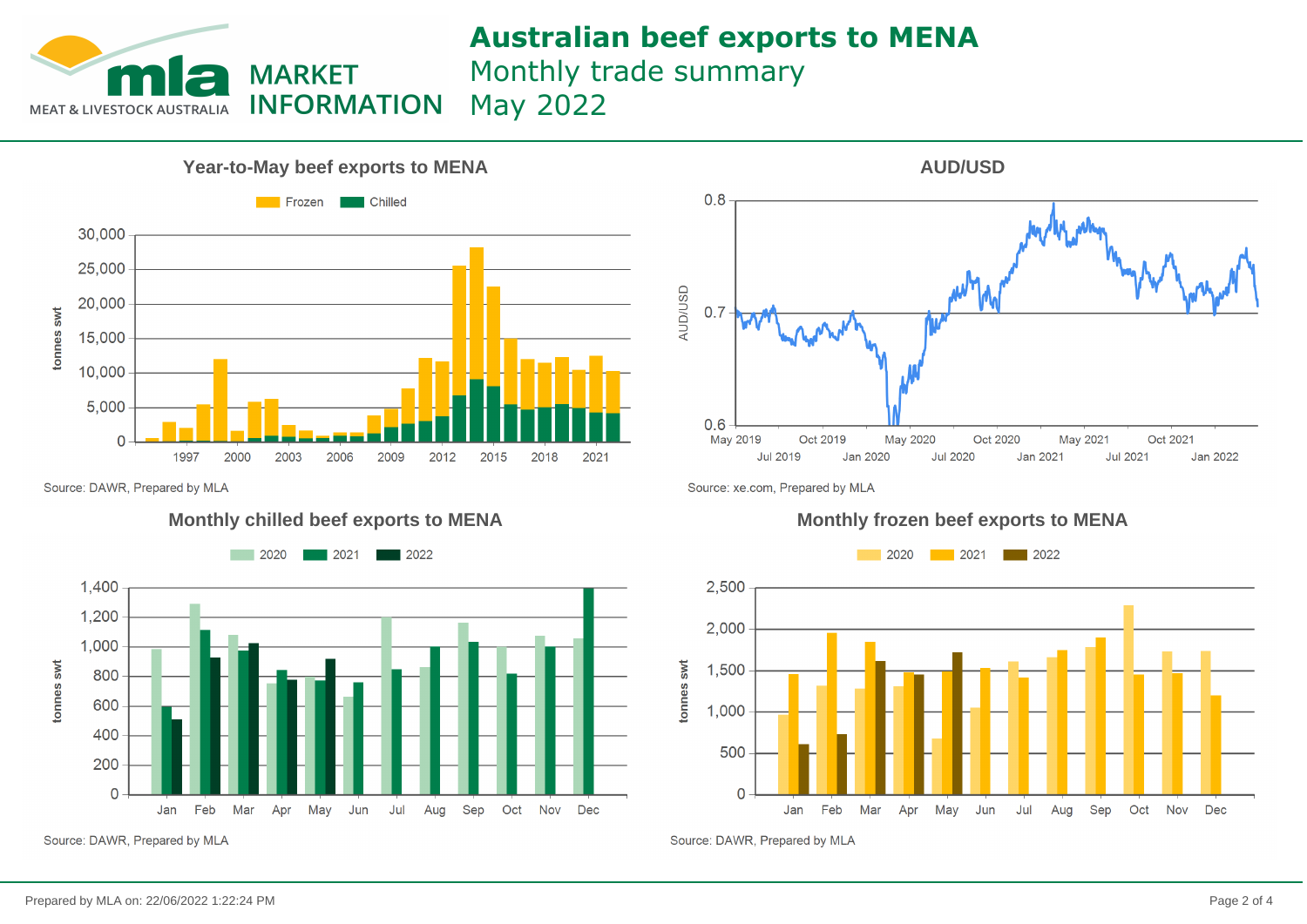

Monthly trade summary

May 2022



Source: DAWR, Prepared by MLA







Source: DAWR, Prepared by MLA